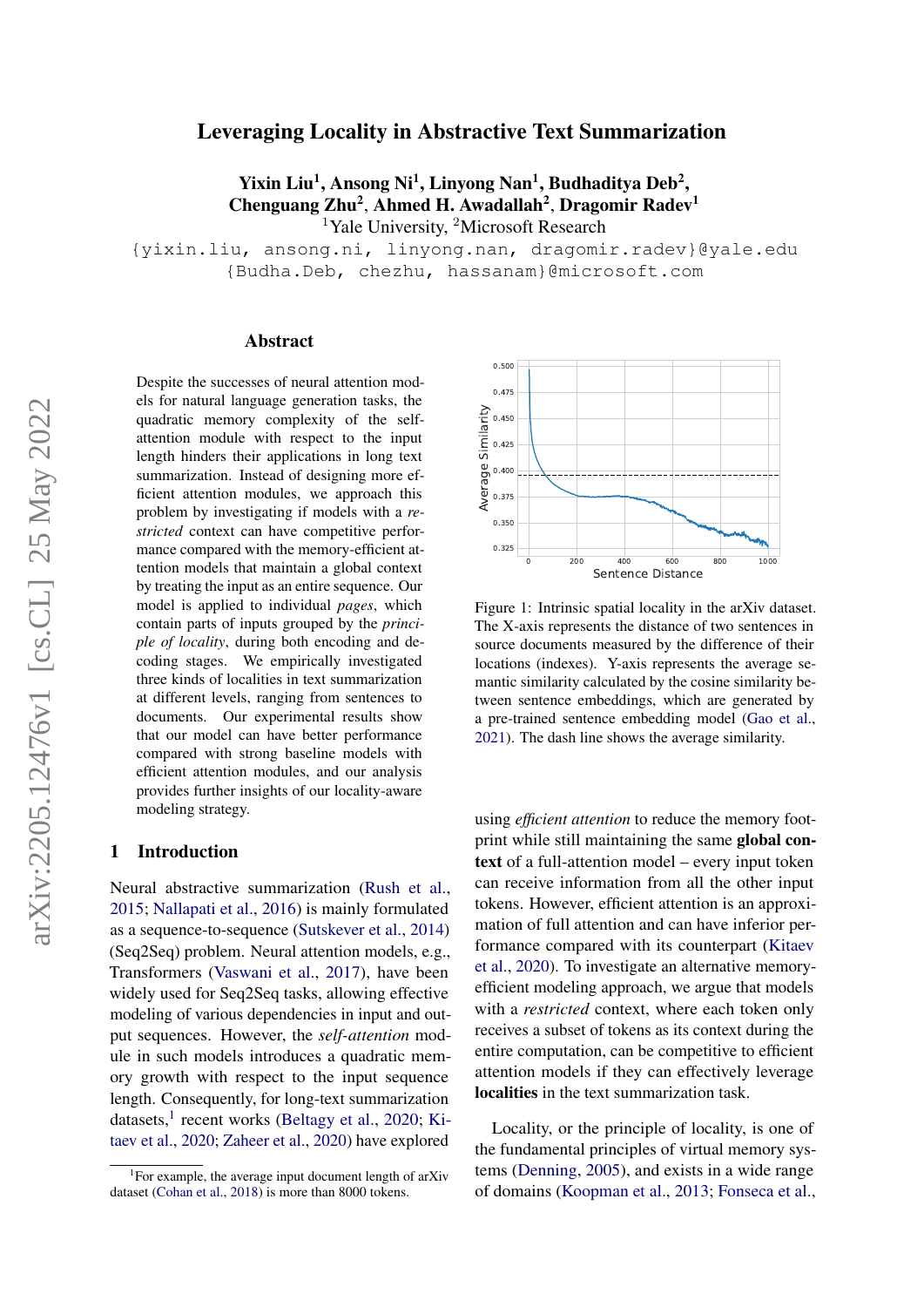<span id="page-1-1"></span>

Figure 2: Model architecture. Our model views the source document as a number of *non-overlapping pages*, and the final output is a weighted combination of local predictions on the individual pages.

[2003;](#page-9-3) [Zamanian et al.,](#page-11-1)  $2015$  $2015$ .<sup>2</sup> A famous example of locality is the *spatial locality* in computer memory systems – data units that are stored closely in the disk are likely to be accessed during a short time period by a computer process, therefore it is beneficial to read a block of data as a *page* in the memory instead of reading only one data unit at a time. Such patterns also exist in text summarization task. For example, on the arXiv dataset, we observe an *intrinsic* spatial locality in source documents – two sentences are more semantically similar when their locations in the document are closer (Fig. [1\)](#page-0-1). This observation supports the inductive bias of *window attention* [\(Beltagy et al.,](#page-8-0) [2020;](#page-8-0) [Zaheer et al.,](#page-11-0) [2020\)](#page-11-0), which allows each token interact with its neighboring tokens within the window size.

We introduce a framework of leveraging localities for text summarization, which aims to reduce the memory complexity of full-attention models while still maintain a competitive performance. Specifically, instead of viewing the input document as an entire sequence, we represent an input document as a number of *pages* which are constructed according to the principle of locality (Fig. [2\)](#page-1-1). Each of these pages is encoded independently by the encoder of our abstractive model, and the decoder makes *local* predictions over each page along with *local* confidence scores of its predictions, which are used to combine the local predictions into final outputs. In this framework, tokens in different pages never directly interact with each other during both encoding and decoding, which highlights the role of localities in text summarization task. In contrast, efficient attention models still share the assumption that all tokens in the entire source sequence have to

interact with each other because (1) *global tokens* or *overlapping* window attention maintain a *global* context during encoding; (2) the encoder-decoder attention takes the source document embeddings as an entire sequence during decoding.

Using the proposed framework, we are able to investigate several different localities in text summarization task: (1) *spatial* locality or *sequential* locality – neighboring sentences are grouped into the same (non-overlapping) page; (2) *discourse* locality – different sections in a scientific paper may cover different aspects, therefore they are viewed as different pages [\(Cohan et al.,](#page-8-1) [2018\)](#page-8-1); (3) *document* locality – for multi-document summarization, each document in a document cluster can be viewed as an individual page [\(Jin and Wan,](#page-9-4) [2020\)](#page-9-4). Our approach also has other advantages: (1) Unlike most of the efficient attention models, our model can be directly initialized from pre-trained models (e.g. BART [\(Lewis et al.,](#page-9-5) [2020\)](#page-9-5)) with a small overhead, $3$  which requires no further pre-training; (2) It reduces the overall complexity of encoder self-attention to a *linear* relationship with the input document length. We empirically demonstrate that our model has better performance than strong baseline models built upon various efficient-attention modules on several summarization datasets. Furthermore, we conduct detailed analyses on different modeling options for our framework, shedding lights on its broader usages.

### 2 Preliminaries

Abstractive summarization models aim to generate an appropriate summary of an input document. Given a pair of an input document  $D$  and a reference summary S, the standard training algorithm of a neural abstractive summarization model g adopts the cross-entropy loss, which requires the model to predict the next token of the reference summary given the input document and the prefix of the reference summary before the current token:

<span id="page-1-3"></span>
$$
\mathcal{L}_{xent} = -\sum_{i=1}^{l} \log p_{g_{\theta}}(s_i | D, S_{< i}; \theta), \quad (1)
$$

where  $\theta$  is the trainable parameters of the model  $g, p_{g_{\theta}}$  is the predicted probability over the vocabulary,  $l$  is the length of the summary  $S$ ,  $\{s_1, \dots, s_i, \dots, s_l\}$  are tokens in S,  $S_{\leq i}$  denotes

<span id="page-1-0"></span> $2A$  formal definition of locality coined by [Denning](#page-8-3) [\(1980\)](#page-8-3) is: "The concept that a program favors a subset of its segments during extended intervals (phases) is called locality."

<span id="page-1-2"></span> $3$ We use a single linear layer for predicting the confidence scores based on the decoder hidden states.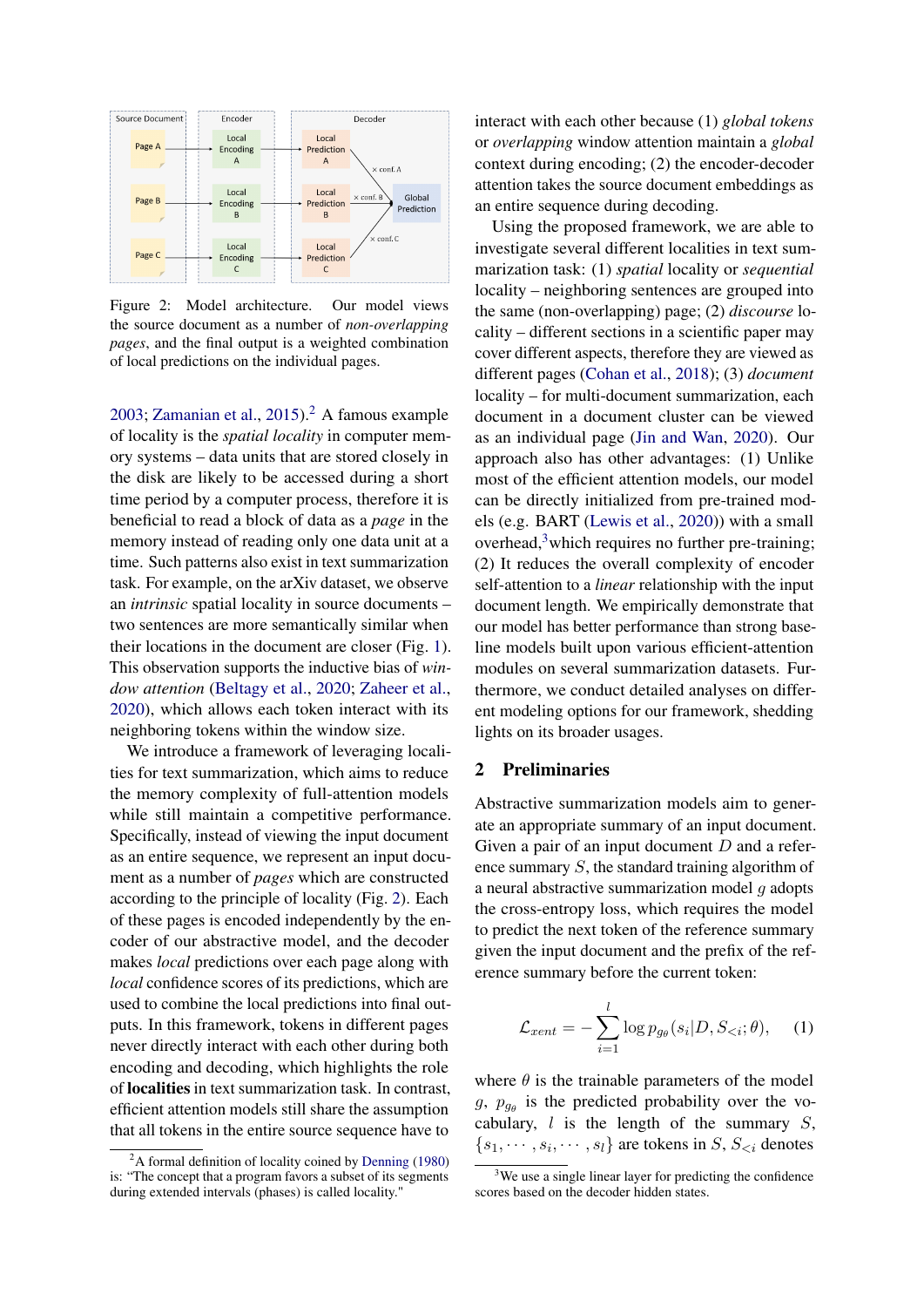the partial reference sequence  $\{s_0, \dots, s_{i-1}\}\$  and  $s_0$  is a pre-defined start token.

Encoder-Decoder Model The encoder-decoder model formulates abstractive summarization as a Seq2Seq task,

$$
h_i = \text{Decoder}(\text{Encoder}(D), S_{< i}), \qquad (2)
$$

where  $h_i$  is the hidden representation. The generation probability is

$$
p_{g_{\theta}}(\cdot|D, S_{< i}; \theta) = \text{softmax}(L_{vocab}(h_i)), \quad (3)
$$

where  $L_{vocab}$  is a linear projection layer.

Neural Attentions and Its Limitations Neural attention module is essential to the success of Transformers [\(Vaswani et al.,](#page-10-3) [2017\)](#page-10-3) and large pre-trained language models [\(Radford et al.,](#page-10-4) [2019;](#page-10-4) [Lewis et al.,](#page-9-5) [2020;](#page-9-5) [Zhang et al.,](#page-11-2) [2020\)](#page-11-2) for language generation tasks such as machine translation or text summarization. Given a query matrix  $Q$ , a key matrix  $K$ and a value matrix  $V$ , the output of the dot-product attention is:

<span id="page-2-0"></span>
$$
Attention(Q, K, V) = softmax(QKT)V.
$$
 (4)

To compute Eq. [4](#page-2-0) in a parallel manner, it requires  $\mathcal{O}(l_{Q} \cdot l_{K})$  memory space to store the intermediate result of  $QK^T$  where  $l_Q$  and  $l_K$  are the length of  $Q$ and K respectively. This becomes a bottleneck of the *self-attention* module for long input documents, where  $Q, K, V$  are coming from the same input  $D$ , and the space complexity becomes  $\mathcal{O}(l_D^2)$ , where  $l_D$  is the length of the input document and can be very large (e.g. more than 10000 tokens).

# 3 Locality-aware Abstractive Text Summarization

To avoid the quadratic growth of memory with respect to the length of the input document in neural attention models, we introduce a different view for modeling the input documents. Specifically, instead of viewing the input document as an entire text sequence, we view it as a series of *nonoverlapping pages* with a fixed maximum length:

$$
D := \{P_1, \cdots, P_i, \cdots, P_n\},\tag{5}
$$

where  $P_i$  is the *i*-th page and *n* is the number of pages. We hypothesize that with the principle of locality, the abstractive summarizer can make local predictions about the output summary based on

*individual* pages without having each input token interact with the entire input document:

<span id="page-2-4"></span>
$$
h_i^{(j)} = \text{Decoder}(\text{Encoder}(P_j), S_{< i}), \quad (6)
$$

where  $h_i^{(j)}$  $i_j^{(j)}$  is the *local* hidden state of the *i*-th token of the summary given the  $j$ -th page. Apart from the hidden state, we also require the decoder to predict a confidence score of its local prediction:

<span id="page-2-1"></span>
$$
c_{ij} = L_{conf}(h_i^{(j)}),\tag{7}
$$

where  $L_{conf}$  is a linear layer projecting the hidden state  $h_i^{(j)}$  $i_j^{(j)}$  to a scalar. The confidence scores are normalized:

<span id="page-2-3"></span>
$$
\hat{c}_{ij} = \frac{\exp(c_{ij})}{\sum_{k=1}^{n} \exp(c_{ik})},\tag{8}
$$

and used to combine the local hidden states for predicting the final output:

$$
p_{g_{\theta}}(\cdot|D, S_{\leq i}; \theta) = \text{softmax}(L_{vocab}(\sum_{j=1}^{n} \hat{c}_{ij} \cdot h_i^{(j)})). \quad (9)
$$

Fine-tuning from Pre-trained Models Our model can be direct initialized from a pre-trained language model (e.g. BART [\(Lewis et al.,](#page-9-5) [2020\)](#page-9-5)) except for an additional linear layer  $L_{conq}$  (Eq. [7\)](#page-2-1). The cross-entropy loss (Eq. [1\)](#page-1-3) with label smoothing [\(Szegedy et al.,](#page-10-5) [2016\)](#page-10-5) is used for training.

Space Complexity Our model has a linear space complexity with respect to the length of input documents. Specifically, given a pre-defined maximum page length  $L_{page}$ , a document of which the length is  $l_D$  will be split into at most  $\lceil \frac{l_D}{l_{\text{max}}} \rceil$  $\frac{l_D}{L_{page}}$ ] pages. The space complexity of the encoder self-attention for one page is  $\mathcal{O}(L_{page}^2)$ , and the complexity for all pages is

$$
\mathcal{O}(L_{page}^2 \cdot \lceil \frac{l_D}{L_{page}} \rceil) = \mathcal{O}(L_{page}l_D). \tag{10}
$$

When  $l_D \gg L_{page}$ , the complexity is  $\mathcal{O}(l_D)$ .<sup>[4](#page-2-2)</sup>

Localities in Abstractive Summarization We mainly explore three types of localities for abstractive summarization, which provide the principles of splitting an input document or document cluster (in the case of multi-document summarization) into different *pages*.

<span id="page-2-2"></span><sup>&</sup>lt;sup>4</sup>In practice, the page size  $L_{page}$  can be large (e.g. 512) tokens). However, we note that sparse attention models can also use window attention with large sizes (e.g. Longformer uses 512 tokens).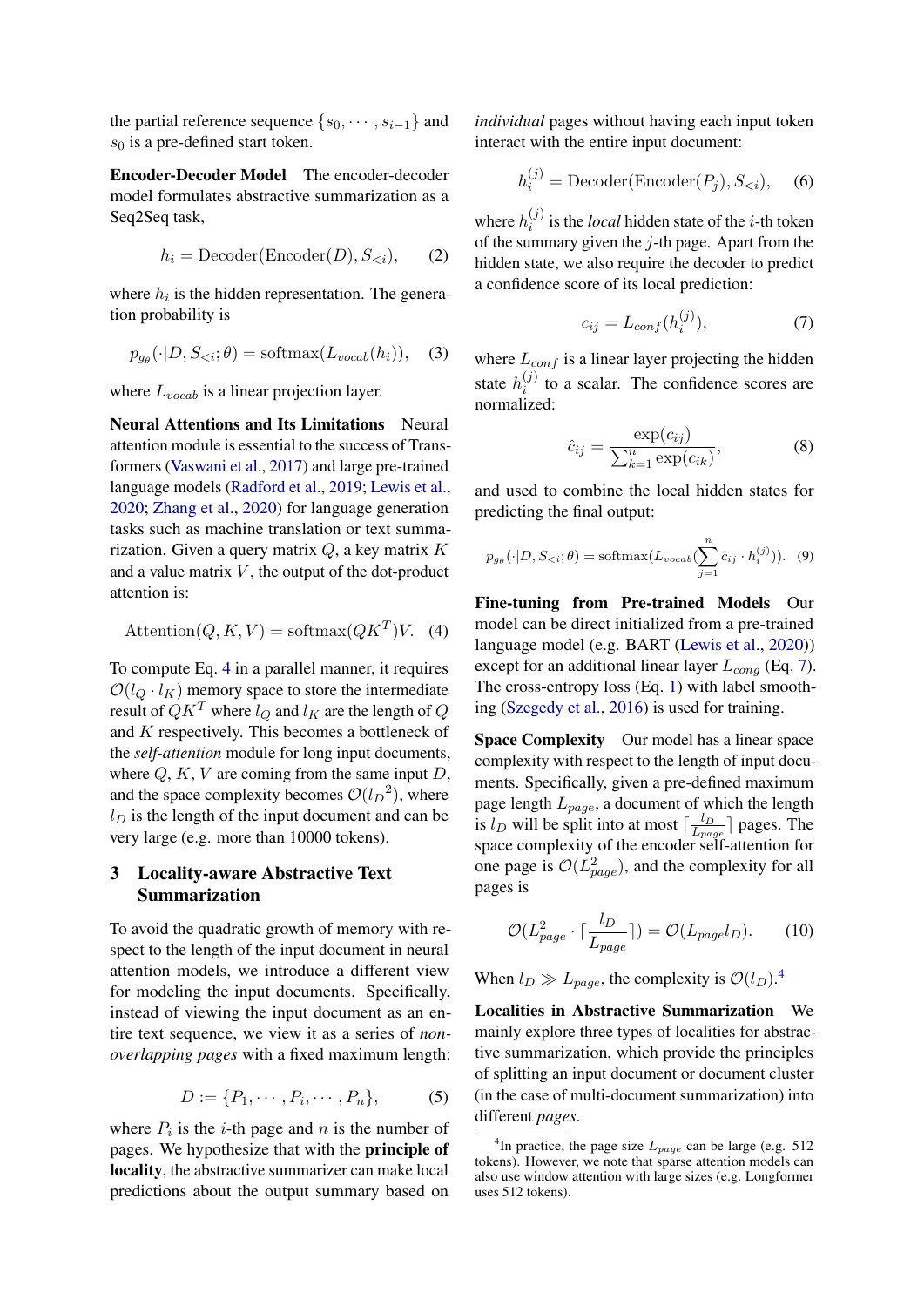(1) Spatial Locality: in the most direct form, an input document can be sequentially split into different pages, of which the underlying intuition is that neighboring sentences are likely to focus on the same topic. Under this setting, each document will be equally split in to  $n_p$  pages, which is a pre-defined number.

(2) Discourse Locality: long documents usually have hierarchical discourse structures, and different discourse units at the same level can have very different focuses. For example, a scientific paper usually have different sections serving different purposes (e.g. introduction, related work, etc.), and this discourse structure can be a useful inductive bias [\(Cohan et al.,](#page-8-1) [2018\)](#page-8-1). Under this setting, each discourse unit (e.g. a section in a scientific paper) is viewed as a page.

(3) Document Locality: for multi-document summarization, we can view each single document in the document cluster as a page. Previous work [\(Jin](#page-9-4) [and Wan,](#page-9-4) [2020\)](#page-9-4) has shown that multi-document summarization can benefit from single-document summarization model by first summarizing each document then combining the predictions.

### 4 Related Work

### 4.1 Efficient Attention Models

To reduce the quadratic memory growth of neural attention models with respect to the input length, various methods have been proposed, of which the most important and commonly used building blocks are window attention [\(Beltagy et al.,](#page-8-0) [2020;](#page-8-0) [Zaheer et al.,](#page-11-0) [2020\)](#page-11-0) and low-rank approximation [\(Liu\\* et al.,](#page-9-6) [2018;](#page-9-6) [Wang et al.,](#page-10-6) [2020;](#page-10-6) [Peng](#page-10-7) [et al.,](#page-10-7) [2021;](#page-10-7) [Choromanski et al.,](#page-8-4) [2021\)](#page-8-4).

Window attention provides each input token with a restricted context because each token can only receive information from its neighboring tokens that locate in the same window. However, multi-layer models with overlapping window attention [\(Beltagy et al.,](#page-8-0) [2020;](#page-8-0) [Zaheer et al.,](#page-11-0) [2020;](#page-11-0) [Manakul and Gales,](#page-10-8) [2021;](#page-10-8) [Guo et al.,](#page-9-7) [2021\)](#page-9-7) can still maintain a *global* context as it resembles graph attention networks (Veličković et al., [2018\)](#page-10-9) with a *connected* graph. On the other hand, nonoverlapping window attentions (local attentions) with *fixed* windows [\(Liu\\* et al.,](#page-9-6) [2018;](#page-9-6) [Zhao et al.,](#page-11-3) [2020;](#page-11-3) [Pietruszka et al.,](#page-10-10) [2020\)](#page-10-10) have a *restricted* context as tokens in different windows cannot interact with each other. Instead of using fixed windows throughout the model, using window attentions

with learnable patterns [\(Kitaev et al.,](#page-9-0) [2020;](#page-9-0) [Tay](#page-10-11) [et al.,](#page-10-11) [2020;](#page-10-11) [Huang et al.,](#page-9-8) [2021\)](#page-9-8) offer more flexibility and windows can be dynamically constructed at different layers of the model, which allows the model to have a larger context. In addition, headwise sparse attention [\(Qiu et al.,](#page-10-12) [2020;](#page-10-12) [Huang et al.,](#page-9-8) [2021\)](#page-9-8) is another method of reducing memory usage while preserving the global context.

Comparing with these methods, our model has a distinct feature in that we maintain a local context of the input tokens at both encoding and decoding stages. [Zhao et al.](#page-11-3) [\(2020\)](#page-11-3) proposed a similar blockwise encoder-decoder attention module which only uses a subset of input tokens (blocks) for a certain decoding stage. However, our method differs from theirs because our model dynamically combines the local predictions based on all the individual *pages* into the final output (Eq. [9\)](#page-2-3).

### 4.2 Hierarchical Summarization Models

Hierarchical attention [\(Yang et al.,](#page-11-4) [2016\)](#page-11-4) models aim to utilize the inherent structure of documents as an important inductive bias. For text summarization, [Ling and Rush](#page-9-9) [\(2017\)](#page-9-9) proposes a coarse-to-fine structure consisting of word-level and chunk-level attentions. [Cohan et al.](#page-8-1) [\(2018\)](#page-8-1); [Xu et al.](#page-11-5) [\(2020a\)](#page-11-5); [Dong et al.](#page-8-5) [\(2021\)](#page-8-5) introduce discourse-aware attentions at the level of document sections or elementary discourse units. Related work also use a similar structure that computes both token-level and sentence-level attentions for abstractive [\(Rohde et al.,](#page-10-13) [2021\)](#page-10-13), extractive [\(Xiao](#page-11-6) [and Carenini,](#page-11-6) [2019;](#page-11-6) [Ruan et al.,](#page-10-14) [2022\)](#page-10-14) and unsupervised [\(Xu et al.,](#page-11-7) [2020b\)](#page-11-7) summarization.

Hierarchical models have also been widely used for multi-document summarization. The hierarchical attentions can locate at the sentence level [\(Fab](#page-9-10)[bri et al.,](#page-9-10) [2019\)](#page-9-10), paragraph level [\(Liu and Lapata,](#page-10-15) [2019\)](#page-10-15), and document level [\(Zhang et al.,](#page-11-8) [2018;](#page-11-8) [Jin and Wan,](#page-9-4) [2020;](#page-9-4) [Jin et al.,](#page-9-11) [2020\)](#page-9-11). [Cao and](#page-8-6) [Wang](#page-8-6) [\(2022\)](#page-8-6) introduces a hierarchical summarization task which emphasizes the structure of input documents. [Ernst et al.](#page-9-12) [\(2021\)](#page-9-12) first clusters the propositions of the source documents, then generates summaries based on the proposition clusters.

The multi-stage method of text summarization [\(Chen and Bansal,](#page-8-7) [2018;](#page-8-7) [Xu and Durrett,](#page-11-9) [2019;](#page-11-9) [Pilault et al.,](#page-10-16) [2020\)](#page-10-16) also has a hierarchical structure. In particular, [Zhang et al.](#page-11-10) [\(2021\)](#page-11-10) first generates a coarse summary for each part of the input document, then further summarizes the generated sum-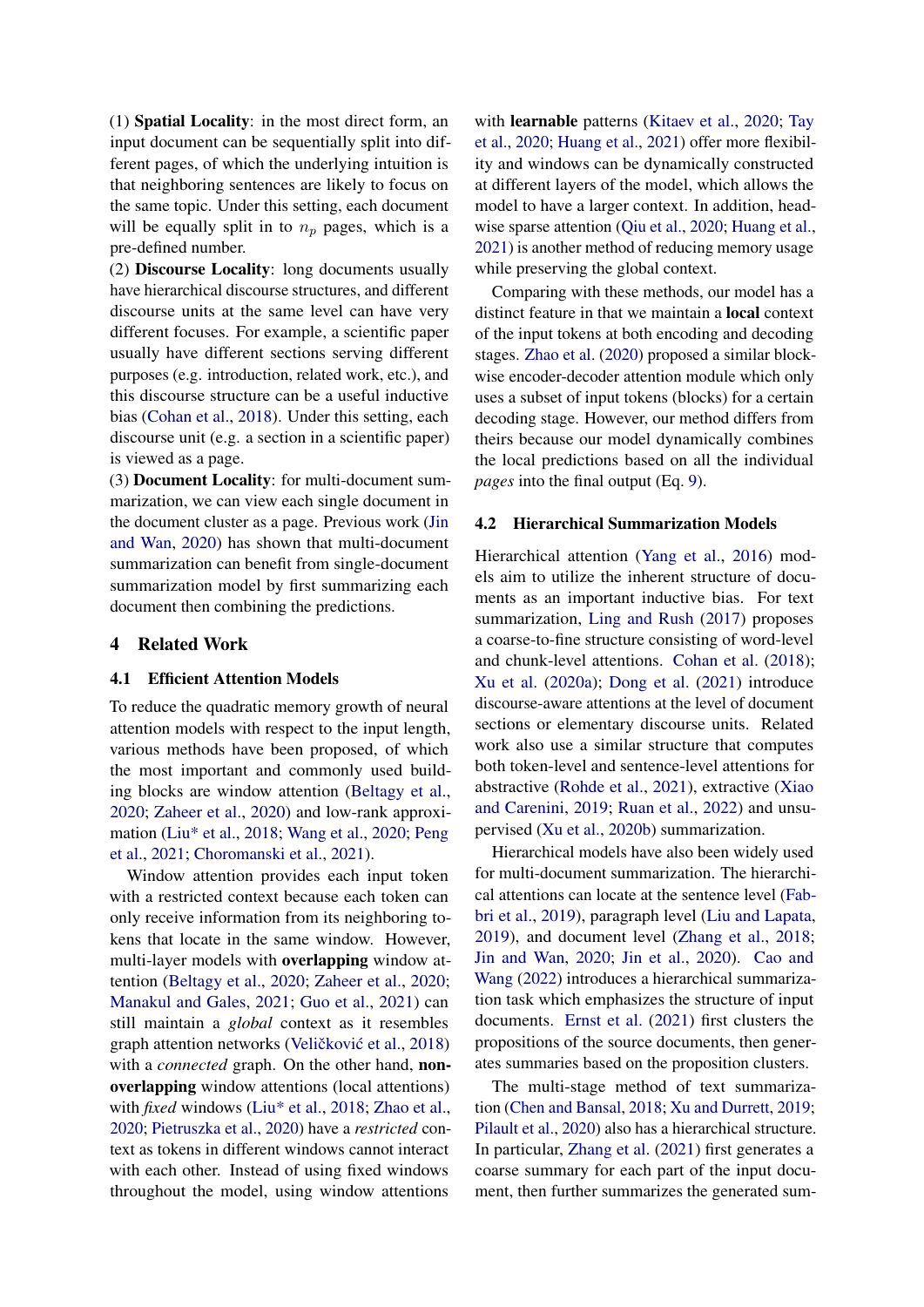<span id="page-4-0"></span>

| Datasets         |       | # Examples | Avg. Tokens |         |       |
|------------------|-------|------------|-------------|---------|-------|
|                  | Train | Valid      | <b>Test</b> | Doc.    | Sum.  |
| arXiv            | 203K  | 6.4K       | 6.4K        | 8154.3  | 197.8 |
| PubMed           | 120K  | 6.7K       | 6.6K        | 3983.6  | 261.3 |
| GovReport        | 17.5K | 973        | 974         | 10726.1 | 681.6 |
| <b>MultiNews</b> | 45.0K | 5.6K       | 5.6K        | 2526.4  | 277.2 |

Table 1: Datasets Statistics. We report the average number of tokens generated by the BPE tokenizer [\(Sennrich](#page-10-17) [et al.,](#page-10-17) [2016\)](#page-10-17) used by BART [\(Lewis et al.,](#page-9-5) [2020\)](#page-9-5) on the *validation* set. For MultiNews dataset, we report the *sum* of lengths of the individual source document in a document cluster as it is a multi-document dataset.

maries. [Mao et al.](#page-10-18) [\(2021\)](#page-10-18) first extracts sentences from the source documents, and the generation stage is based on the marginal generation probability conditioned on the selected sentences.

Our method introduces pages as a new, unified abstraction for hierarchical models which can be instantiated as sentence clusters, scientific paper sections, and entire documents in the case of multidocument summarization. Furthermore, unlike the previous work, our model emphasizes the role of locality by preventing explicit interactions among different units at the higher levels of the hierarchy.

# 5 Experiments

### <span id="page-4-7"></span>5.1 Experimental Settings

Datasets We mainly use four datasets in our experiments. The datasets statistics are in Tab. [1.](#page-4-0) arXiv and PubMed are two scientific paper summarization datasets introduced by [Cohan et al.](#page-8-1)  $(2018)$ <sup>[5](#page-4-1)</sup>. The abstracts of the scientific papers are used as the summaries of the main contents of those papers.

GovReport[6](#page-4-2) [\(Huang et al.,](#page-9-8) [2021\)](#page-9-8) is a long document summarization dataset collected from government reports, which are published by U.S Government Accountability Office and Congressional Research Service.

MultiNews[7](#page-4-3) [\(Fabbri et al.,](#page-9-10) [2019\)](#page-9-10) is a multidocument news summarization dataset. Its new articles and human-written summaries are collected from the website newser.com.

Baselines We use the following top-performing models as baselines for comparison.

(1) LED (Longformer Encoder-Decoder) [\(Beltagy](#page-8-0) [et al.,](#page-8-0) [2020\)](#page-8-0) is an encoder-decoder model with sparse encoder self-attention module.

(2) HEPOS [\(Huang et al.,](#page-9-8) [2021\)](#page-9-8) combines both efficient encoder self-attention and encoder-decoder attention in its encoder-decoder architecture.

(3) PRIMERA [\(Xiao et al.,](#page-11-11) [2021\)](#page-11-11) shares the same architecture as LED, but has task-specific pretraining for multi-document summarization.

(4) HAT-BART [\(Rohde et al.,](#page-10-13) [2021\)](#page-10-13) is built upon BART [\(Lewis et al.,](#page-9-5) [2020\)](#page-9-5) while it has additional hierarchical layers for sentence-level interactions. It uses *full* attentions instead of sparse attentions.

Implementation Details We use BART<sup>[8](#page-4-4)</sup> as the backbone of our model, and we initialize our model from a checkpoint pre-trained on CNN/DailyMail [\(Hermann et al.,](#page-9-13) [2015;](#page-9-13) [Nallapati](#page-10-1) [et al.,](#page-10-1) [2016\)](#page-10-1) dataset except for the linear layer computing the confidence scores (Eq. [7\)](#page-2-1). We use Adam optimizer [\(Kingma and Ba,](#page-9-14) [2015\)](#page-9-14) with learning rate scheduling as follows:

$$
lr = 2 \times 10^{-3} \min(\text{step}^{-0.5}, \text{step} \cdot \text{warmup}^{-1.5}).
$$
 (11)

warmup is the number of warmup steps, which is set to 10000. step is the number of update steps taken so far. We select the model checkpoints based on their performance on the validation set, which is evaluated by the cross-entropy loss (Eq. [1\)](#page-1-3). Our models are trained on one NVIDIA A6000 GPU, and it takes around 5-25 hours (depending on the size of the dataset) for one training epoch. All models converged in 10 epochs. We use ROUGE [\(Lin,](#page-9-15) [2004\)](#page-9-15) as the automatic evaluation metric for performance comparison. More specifically, we report the F1 score of ROUGE-1/2/L in our experiments.

We name our model as **PageSum** for the following experiments.

# <span id="page-4-6"></span>5.2 Exp-I: Spatial Locality

We first investigate the case of *spatial locality*, where the sentences in the source document are sequentially split into different *pages* with the same number of sentences. The default maximum number of tokens for a page (Eq. [6\)](#page-2-4) in our model is 1024. We set the number of pages to be either 7 or 20 in this experiment, and the maximum number of input tokens is 7168 or 20480 respectively.

We report the model performance<sup>[9](#page-4-5)</sup> in Tab. [2](#page-5-0) on arXiv, PubMed, GovReport datasets. We

<span id="page-4-1"></span><sup>5</sup> <https://github.com/armancohan/long-summarization>

<span id="page-4-2"></span><sup>6</sup> <https://github.com/luyang-huang96/LongDocSum>

<span id="page-4-3"></span><sup>7</sup> <https://github.com/Alex-Fabbri/Multi-News>

<span id="page-4-4"></span><sup>8</sup> It contains around 400M parameters.

<span id="page-4-5"></span><sup>&</sup>lt;sup>9</sup>For fair comparison, apart from the results reported in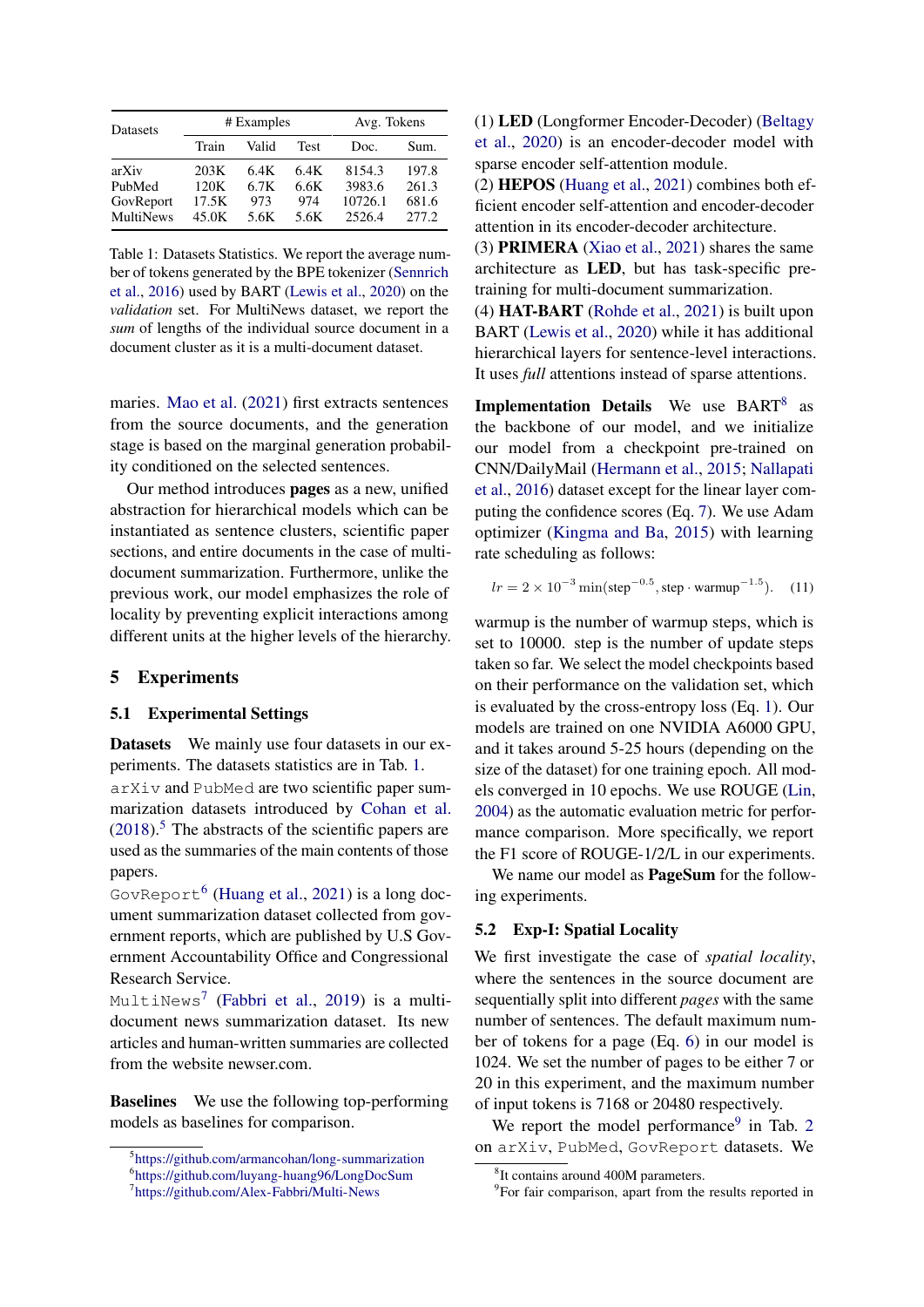<span id="page-5-0"></span>

| <b>System</b>            | arXiv |       | <b>PubMed</b> |       | GovReport                |       |       |       |       |
|--------------------------|-------|-------|---------------|-------|--------------------------|-------|-------|-------|-------|
|                          | $R-1$ | $R-2$ | $R-I$         | $R-1$ | $R-2$                    | $R-I$ | $R-1$ | $R-2$ | $R-I$ |
| $LED* (4096)$            | 44.40 | 17.94 | 39.76         |       |                          |       |       |       |       |
| $LED* (16384)$           | 46.63 | 19.62 | 41.83         |       | $\qquad \qquad$          |       |       |       |       |
| $LED^{\ddagger}$ (16384) | 48.10 | 19.78 | 43.08         | 46.93 | 19.88                    | 42.73 | 59.42 | 26.53 | 56.63 |
| $HEPOS*(7168)$           | 48.24 | 20.26 | 41.78         | 48.12 | 21.06                    | 42.72 | 55.00 | 21.13 | 51.67 |
| HEPOS* (10240)           | 47.87 | 20.00 | 41.50         | 47.93 | 20.74                    | 42.58 | 56.86 | 22.62 | 53.82 |
| <b>PRIMERA*</b> (4096)   | 47.60 | 20.80 | 42.60         | ۰     |                          |       |       |       |       |
| PRIMERA $‡$ (4096)       | 47.65 | 20.76 | 43.19         |       | $\overline{\phantom{0}}$ |       |       |       |       |
| $HAT-BART* (3072)$       | 46.68 | 19.07 | 42.17         | 48.36 | 21.43                    | 37.00 |       |       |       |
| PageSum $(7168)$         | 49.72 | 21.06 | 44.69         | 48.24 | 21.06                    | 44.26 | 59.05 | 26.37 | 56.22 |
| PageSum $(20480)$        |       |       |               |       | -                        | -     | 59.91 | 27.20 | 57.07 |

Table 2: System performance comparison for *spatial locality*. R-1/2/L are the ROUGE-1/2/L F-1 scores respectively. The numbers in the parentheses after the system names indicate the maximum input length (tokens). \*: results reported in the original papers. ‡: results from our own evaluation script (and own checkpoints).

have the following observations. (1) **PageSum** achieves compatible or better ROUGE scores on all three long text summarization datasets compared with the baseline models that leverage sparse or efficient attention modules. (2) On Pubmed, HAT-BART achieves slightly better performance than PageSum while having a much smaller maximum length of input. There can be two reasons for this result. First, HAT-BART uses *full* attentions instead of *sparse* or *local* attentions. Second, the average length of Pubmed is relatively short, which restricts the potential benefits of having a longer maximum input length. (3) On GovReport, increasing the maximum length of input for Page-Sum helps to improve the model performance.

### <span id="page-5-3"></span>5.3 Exp-II: Discourse Locality

We use  $arXiv$  dataset to explore another locality principle – *discourse locality*. Specifically, we view each section of the input document as an individual *page*. The maximum number of tokens for one *page* is still 1024, however, unlike in [§5.2,](#page-4-6) here we allow each example to have different numbers of pages because documents in arXiv can have different numbers of sections. We set the maximum number of pages to be 8 in this experiment, which is slightly more than the number in [§5.2](#page-4-6) to compensate the fact that some sections may have much fewer tokens than 1024. For each page, we

<span id="page-5-1"></span>

| Svstem                   | $R-1$ | $R-2$ | $R-I$ |
|--------------------------|-------|-------|-------|
| $LED* (4096)$            | 44.40 | 17.94 | 39.76 |
| LED* (16384)             | 46.63 | 19.62 | 41.83 |
| $LED^{\ddagger}$ (16384) | 48.10 | 19.78 | 43.08 |
| HEPOS* (7168)            | 48.24 | 20.26 | 41.78 |
| HEPOS* (10240)           | 47.87 | 20.00 | 41.50 |
| PRIMERA* (4096)          | 47.60 | 20.80 | 42.60 |
| PRIMERA $‡$ (4096)       | 47.65 | 20.76 | 43.15 |
| HAT-BART* (3072)         | 46.68 | 19.07 | 42.17 |
| PageSum-Spatial (7168)   | 49.72 | 21.06 | 44.69 |
| PageSum-Discourse (8192) | 49.84 | 21.19 | 44.89 |

Table 3: System performance comparison for *discourse locality* on arXiv. R-1/2/L are the ROUGE-1/2/L F-1 scores respectively. The numbers in the parentheses after the system names indicate the maximum input length (tokens). PageSum-Spatial is PageSum with spatial locality, while PageSum-Discourse is with discourse locality. \*: results reported in the original papers. ‡: results from our own evaluation script.

concatenate the name of the section and the content together as the input.

The results are in Tab. [3,](#page-5-1) showing that PageSum with *discourse locality* achieves higher ROUGE scores than PageSum with *spatial locality*. While the improvement is marginal, we note that with discourse locality, PageSum can also generate more coherent summaries. For this aspect, following [Bommasani and Cardie](#page-8-8) [\(2020\)](#page-8-8), we evaluate the *semantic coherence* of generated summaries using the next sentence prediction (NSP) task introduced in BERT [\(Devlin et al.,](#page-8-9) [2019\)](#page-8-9). Specifically, we use a pre-trained BERT model<sup>[10](#page-5-2)</sup> to predict the probability ( $p_{\text{BERT}}$ ) of one sentence  $S^{(i-1)}$  in the summary

the original papers, we additionally used public-available checkpoints of LED from Hugging Face's Transformers [\(Wolf](#page-10-19) [et al.,](#page-10-19) [2020\)](#page-10-19) on arXiv ('allenai/led-large-16384-arxiv') and PubMed ('patrickvonplaten/led-large-16384-pubmed') to generate the summaries and used our own script for evaluation. The difference of the performance between the original result and the result of our own evaluation script is likely because the original implementation uses window-attention with 512 tokens while the HF implementation uses 1024 tokens.

<span id="page-5-2"></span> $10$ We use the checkpoint ('bert-large-uncased') from Hugging Face's Transformers [\(Wolf et al.,](#page-10-19) [2020\)](#page-10-19).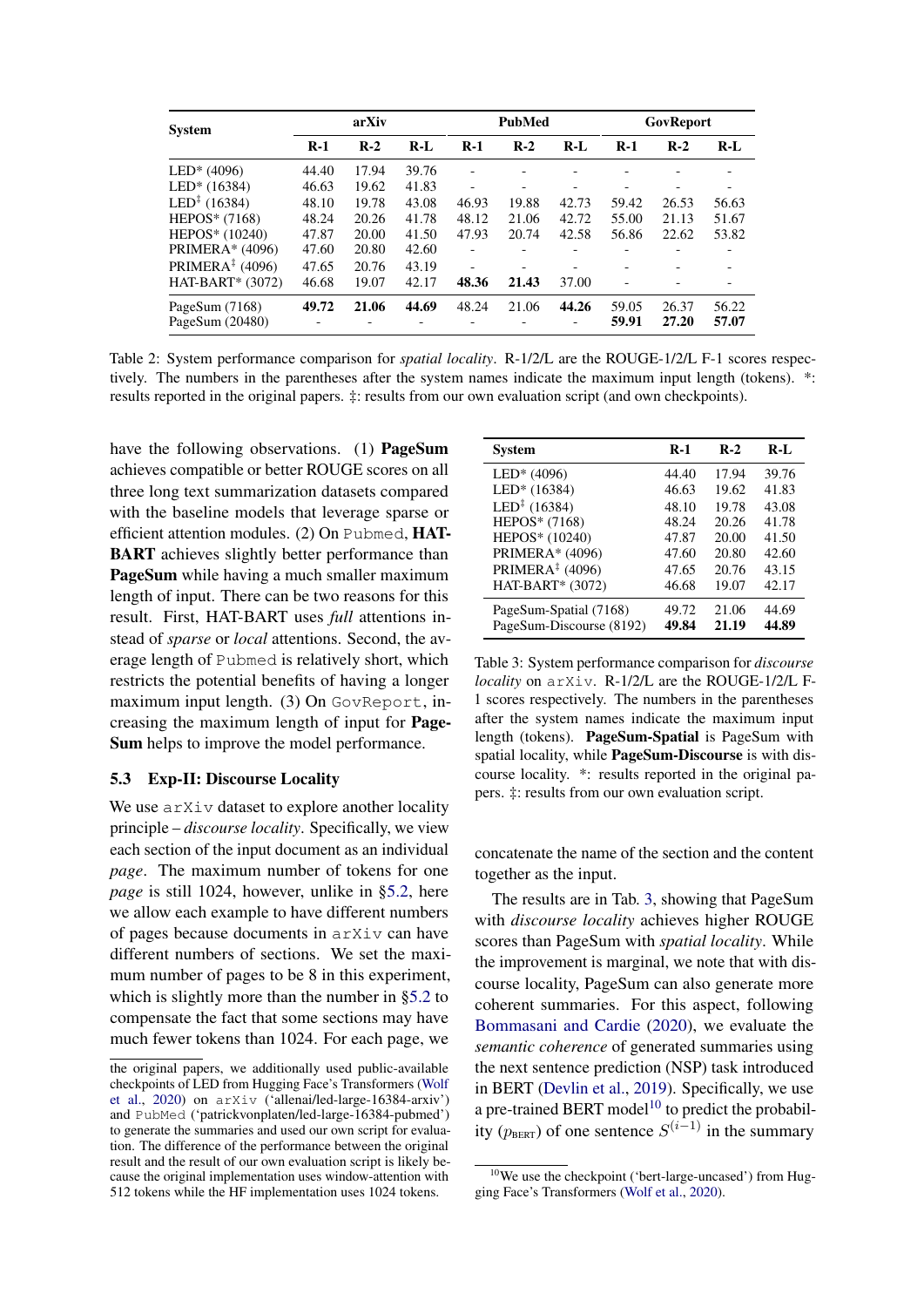<span id="page-6-1"></span>

|        |        |        | reference random spatial discourse |
|--------|--------|--------|------------------------------------|
| 0.9800 | 0.9543 | 0.9734 | 0.9798                             |

Table 4: Semantic coherence (Eq. [12\)](#page-6-0) of summaries on arXiv. reference is the reference summary. random is a random oracle which randomly shuffles the sentences in the reference summary. spatial is PageSum with spatial locality while **discourse** is with discourse locality. PageSum with discourse locality has significantly higher ( $p < 0.01$ ) coherence than PageSum with spatial locality.

<span id="page-6-2"></span>

| System               | $R-1$ | $R-2$ | R-L   |
|----------------------|-------|-------|-------|
| PRIMERA*             | 49.90 | 21.10 | 25.90 |
| $PRIMERA^{\ddagger}$ | 50.29 | 21.2  | 46.23 |
| BART-Long-Graph*     | 49.24 | 18.99 | 23.97 |
| PageSum-Spatial      | 49.03 | 19.10 | 44.73 |
| PageSum-Document     | 51.17 | 21.39 | 46.88 |

Table 5: System performance comparison for *document locality* on MultiNews. R-1/2/L are the ROUGE-1/2/L F-1 scores respectively. PageSum-Spatial is PageSum with spatial locality, while PageSum-Document is with document locality. \*: results reported in the original papers. ‡: results from our own evaluation script.

S being followed by the next sentence  $S^{(i)}$ :

$$
SC(S) = \frac{\sum_{i=2}^{N_S} p_{\text{BERT}}(S^{(i)} | S^{(i-1)})}{N_S - 1},
$$
 (12)

where  $N<sub>S</sub>$  is the number of sentences in the summary. Tab. [4](#page-6-1) shows the average semantic coherence of summaries. The summaries generated by Page-Sum with discourse locality have higher semantic coherence, suggesting that grouping the sentences based on discourse structures help to generate more well-structured summaries.

### 5.4 Exp-III: Document Locality

For multi-document summarization, we evaluate PageSum with *document locality* on MultiNews, where we view each document in the document cluster as a page. The other experiment setting is the same as in [§5.3.](#page-5-3) Apart from the baseline systems in [§5.1,](#page-4-7) we additionally include another model BART-Long-Graph [\(Pasunuru et al.,](#page-10-20) [2021\)](#page-10-20) for comparison, which is specifically designed for multi-document summarization and achieves top performance on MultiNews. The results are shown in Tab. [5.](#page-6-2)<sup>[11](#page-6-3)</sup> PageSum also achieves strong

<span id="page-6-4"></span>

| <b>Page Size</b> | #Pages | <b>R-1</b> | $R-2$ | R-L   |
|------------------|--------|------------|-------|-------|
| 128              | 32     | 47.67      | 18.76 | 42.82 |
| 256              | 16     | 48.29      | 19.32 | 43.38 |
| 512              | 8      | 48.82      | 19.80 | 43.85 |
| 1024             | 4      | 48.66      | 19.90 | 43.74 |

Table 6: Performance comparison of different *page sizes* on arXiv. Page Size denotes the number of tokens in one page. #Pages denotes the number of pages. R-1/2/L are the ROUGE-1/2/L F-1 scores respectively.

<span id="page-6-5"></span>

| <b>System</b>                       | $R-1$          | $R-2$          | R-L            |
|-------------------------------------|----------------|----------------|----------------|
|                                     | arXiv          |                |                |
| Global-Decoding<br>PageSum-Spatial  | 48.57<br>48.66 | 19.92<br>19.90 | 43.71<br>43.74 |
|                                     | MultiNews      |                |                |
|                                     |                |                |                |
| Global-Decoding<br>PageSum-Document | 48.75<br>51.17 | 19.03<br>21.39 | 44.48<br>46.88 |

Table 7: Comparison of page-wise decoding and global decoding on arXiv and MultiNews. R-1/2/L are the ROUGE-1/2/L F-1 scores respectively.

<span id="page-6-0"></span>performance in this setting, outperforming the previous state-of-the-art models. We also note that PageSum with *document locality* achieves much better performance than its counterpart with *spatial locality*, suggesting the importance of choosing the suitable locality for a specific task.

### 5.5 Analysis

We analyze several important aspects of our method to gain further insights.

Page Size To investigate how the maximum length of a *page* would affect the model performance, we conduct experiments with different page sizes on arXiv. For fair comparison, we first truncate each document in arXiv to 4096 tokens, then split the document into different pages based on the page size. The results are shown in Tab. [6.](#page-6-4) We observe that increasing the page size generally helps to improve the model performance. However, the model performance stops increasing after the page size reaches 512 tokens.

Page-wise v.s. Global Decoding Both the encoder and decoder in PageSum are designed to follow the principle of locality. Specifically, the

<span id="page-6-3"></span><sup>&</sup>lt;sup>11</sup>We notice a large difference between ROUGE-L scores reported by the original paper and calculated using our evalua-

tion script for PRIMERA. The reason might be the usage of difference versions of ROUGE-L score: we use the summarylevel ROUGE-L score which is the default choice of the standard ROUGE Perl script, but there is also a sentence-level ROUGE-L score introduced in [Lin](#page-9-15) [\(2004\)](#page-9-15).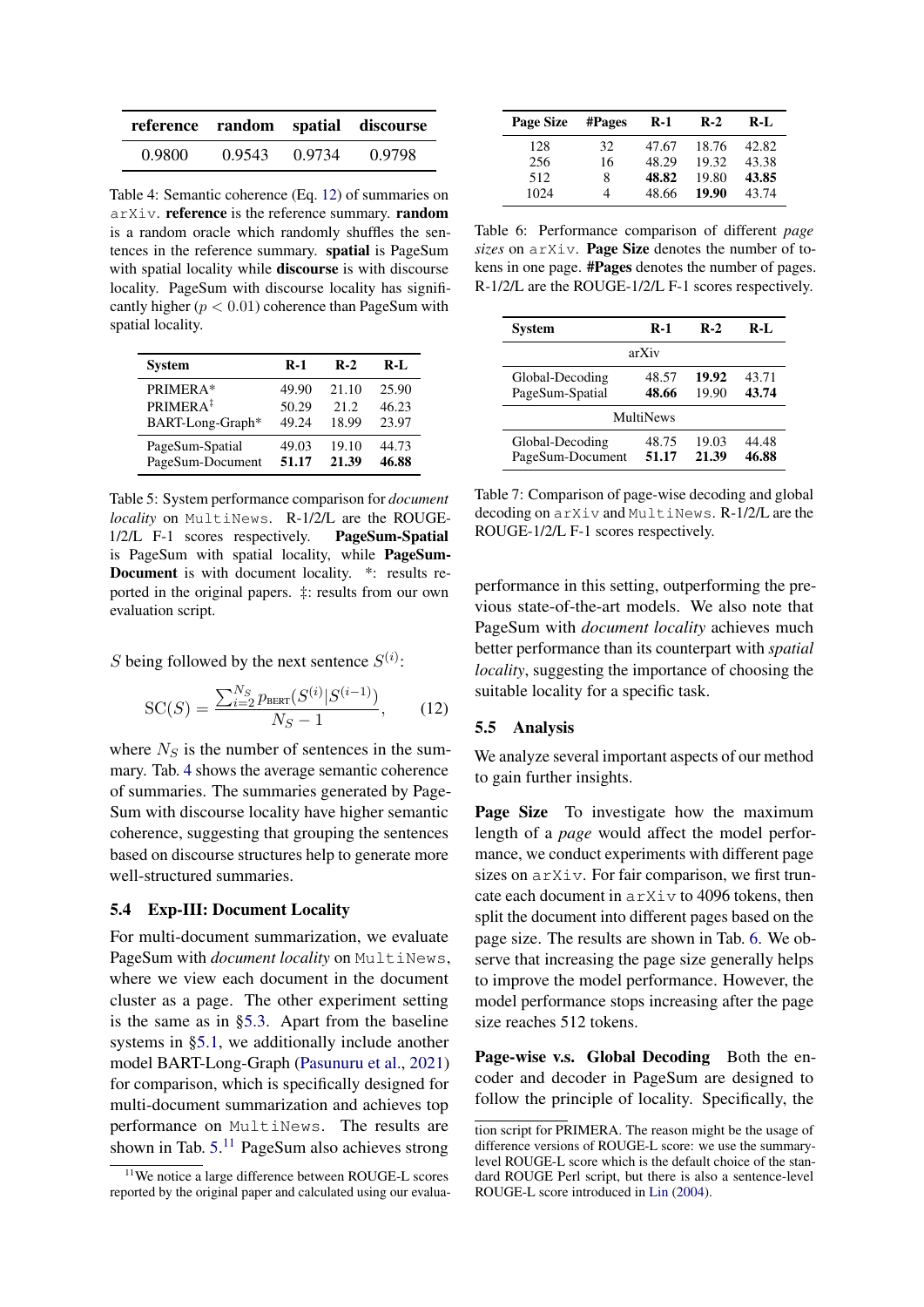<span id="page-7-1"></span>

Figure 3: Visualization of importance scores of different pages at each decoding step on MultiNews and arXiv datasets. Darker colors represent higher importance scores.

decoder in PageSum first makes *local* predictions based on each encoded page (Eq. [6\)](#page-2-4), which are later combined into final predictions. An alternative approach is to directly make *global* predictions based on the entire input document – the encoded pages are concatenated as a single sequence, which serves as the input to the decoder. We compare this option with our modeling strategy in Tab.  $7<sup>12</sup>$  $7<sup>12</sup>$  $7<sup>12</sup>$ The results show that on arXiv, page-wise decoding with *spatial locality* has a similar performance compared with global decoding. On the other hand, *document locality* on MultiNews is proven to be a very useful inductive bias because PageSum with *document locality* has a large improvement over the model with global decoding.

Visualizing Locality The confidence scores calculated by PageSum's decoder (Eq. [7\)](#page-2-1) can be interpreted as the importance scores of different *pages* at each decoding step. That is, a page associated with a higher score will contribute more to the decision at the current step. Fig. [3](#page-7-1) depicts how the importance scores changed during the decoding of the *reference summaries* on MultiNews and arXiv using two examples. We observe two phenomenons: (1) *space locality* – at each decoding step usually only a subset of pages are making large contributions to the current prediction; (2) *time locality* – PageSum's decoder tends to focus on the similar subset of pages at neighboring decoding steps.

<span id="page-7-4"></span>

Figure 4: Number of interdependent sentences with different distances on GovReport and arXiv datasets. X-axis represents the ratio of sentence distances normalized by the number of sentences in the entire document.

<span id="page-7-3"></span>

| <b>Fusion</b><br><b>Sentence</b> | ED issued a notice of <i>proposed rulemaking</i> in <b>late</b><br>2018, after revoking some of its previous guidance to<br>schools in 2017. |
|----------------------------------|----------------------------------------------------------------------------------------------------------------------------------------------|
| 14th                             | And ED recently issued another notice of <i>proposed</i>                                                                                     |
| <b>Source</b>                    | <i>rulemaking</i> , after having revoked some of its prior guid-                                                                             |
| <b>Sentence</b>                  | ance to schools in 2017.                                                                                                                     |
| 410th Source                     | On November 29, 2018, ED issued a notice of pro-                                                                                             |
| <b>Sentence</b>                  | <i>posed rulemaking</i> in the Federal Register.                                                                                             |
| PageSum<br>Output                | ED recently issued another notice of proposed rulemak-<br>ing, after having revoked some of its prior guidance to<br>schools in $2017$ .     |

Table 8: Case Study on GovReport about longdistance dependencies. Both 14th and 410th sentences contribute to the same reference sentence. PageSum's output fails to capture this long-distance dependency.

#### 5.6 Case Study: Long-Distance Dependencies

A global context can be much more important in the presence of long-distance dependencies for text summarization models [\(Fernandes et al.,](#page-9-16) [2019;](#page-9-16) [Xu](#page-11-5) [et al.,](#page-11-5) [2020a\)](#page-11-5), and PageSum can have difficulties handling those dependencies. To study this phenomenon, we first develop a method of identifying the long-distance dependencies then analyze the effect of the identified dependencies.

We leverage the notion of *sentence fusion* [\(Barzi](#page-8-10)[lay and McKeown,](#page-8-10) [2005\)](#page-8-10) to investigate referencebased sentence-level dependencies. Specifically, following [Lebanoff et al.](#page-9-17) [\(2019a,](#page-9-17)[b\)](#page-9-18), we define a fusion sentence in the *reference summary* to be a sentence that has significant overlaps with two or more sentences<sup>[13](#page-7-2)</sup> in the *source document*. Then, we define two sentences  $\hat{s}_1, \hat{s}_2$  in the source document  $D$  to be **interdependent** if they have the most significant contribution to a fusion sentence  $h$ :

<span id="page-7-0"></span> $12$ On arXiv, we compare the models with this setting: 4 pages, 1024 tokens for each page.

 $(\hat{s}_1, \hat{s}_2) := \max_{(s_i, s_j), s_i, s_j \in D} \text{ROUGE}_{\text{Recall}}(h, s_i \oplus s_j).$  (13)

<span id="page-7-2"></span><sup>&</sup>lt;sup>13</sup>We focus on the case of two sentences.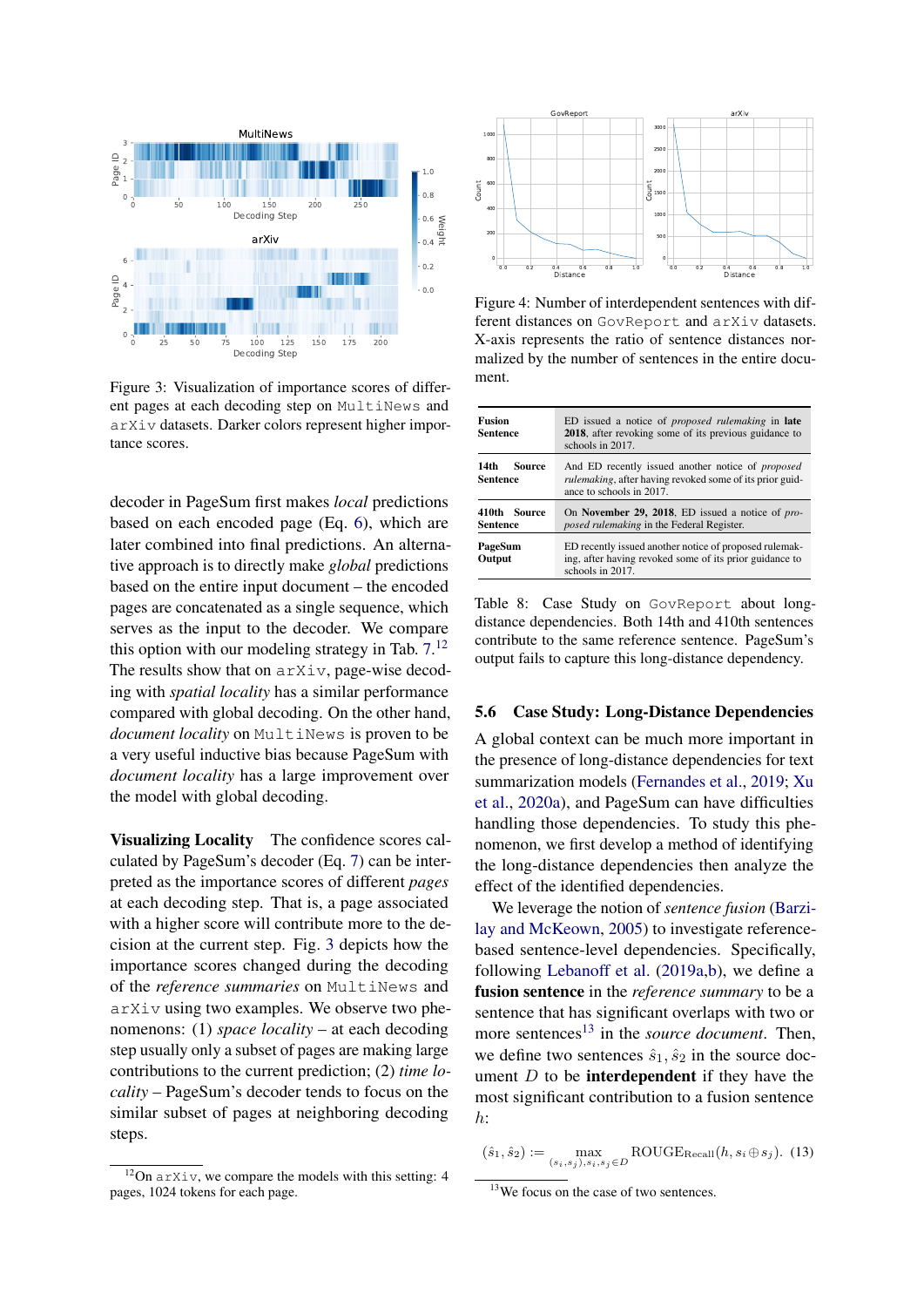More details can be found in Appendix [A.](#page-11-12)

We found that our model can fail to capture longdistance dependencies where two interdependent sentences are far away from each other. We show such an example in Tab. [8,](#page-7-3) where the 14th sentence and 410th sentence in the source document both contribute to the same fusion sentence. PageSum's output only captures the information in the 14th sentence, but fails to take the 410th sentence into consideration. However, the impact of the potential failures is restricted. Specially, as shown in Fig. [4,](#page-7-4) most of the interdependent sentences are close to each other, and there are much fewer interdependent sentence pairs with long distances.

# 6 Discussions and Conclusions

We empirically investigate three kinds of localities in abstractive text summarization by using them as important inductive biases in our model. Using a new abstraction of viewing the input document as a series of *pages*, our model emphasizes the role of locality in both encoding and decoding stages because it ensures that tokens in different input pages never directly interact in both encoder selfattention and encoder-decoder attention. The experimental results show that our model has strong performance and follows the principle of locality. In addition, we also show that it is important to select the suitable kind of localities for different specific application scenarios.

While our model can achieve on-par or better performance compared with the models that aim to maintain a global context for the input tokens, we note that our model may fail to capture longdistance dependencies in the documents because of its inductive biases. However, the fact that our model has competitive performance comparing with the state-of-the-art models equipped with efficient or sparse attention modules suggests that those models may fall short of their designing objectives. Therefore, for the future work, we call for more rigorous examinations of the memoryefficient abstractive summarization models that aim to capture global features (e.g. long-distance dependencies) and maintain a global input context.

## References

<span id="page-8-10"></span>Regina Barzilay and Kathleen R. McKeown. 2005. [Sentence fusion for multidocument news summa](https://doi.org/10.1162/089120105774321091)[rization.](https://doi.org/10.1162/089120105774321091) *Computational Linguistics*, 31(3):297– 328.

- <span id="page-8-0"></span>Iz Beltagy, Matthew E. Peters, and Arman Cohan. 2020. [Longformer: The long-document transformer.](http://arxiv.org/abs/2004.05150) *CoRR*, abs/2004.05150.
- <span id="page-8-8"></span>Rishi Bommasani and Claire Cardie. 2020. [Intrinsic](https://doi.org/10.18653/v1/2020.emnlp-main.649) [evaluation of summarization datasets.](https://doi.org/10.18653/v1/2020.emnlp-main.649) In *Proceedings of the 2020 Conference on Empirical Methods in Natural Language Processing (EMNLP)*, pages 8075–8096, Online. Association for Computational Linguistics.
- <span id="page-8-6"></span>Shuyang Cao and Lu Wang. 2022. Hibrids: Attention with hierarchical biases for structure-aware long document summarization. *ArXiv*, abs/2203.10741.
- <span id="page-8-7"></span>Yen-Chun Chen and Mohit Bansal. 2018. [Fast abstrac](https://doi.org/10.18653/v1/P18-1063)[tive summarization with reinforce-selected sentence](https://doi.org/10.18653/v1/P18-1063) [rewriting.](https://doi.org/10.18653/v1/P18-1063) In *Proceedings of the 56th Annual Meeting of the Association for Computational Linguistics (Volume 1: Long Papers)*, pages 675–686, Melbourne, Australia. Association for Computational Linguistics.
- <span id="page-8-4"></span>Krzysztof Marcin Choromanski, Valerii Likhosherstov, David Dohan, Xingyou Song, Andreea Gane, Tamas Sarlos, Peter Hawkins, Jared Quincy Davis, Afroz Mohiuddin, Lukasz Kaiser, David Benjamin Belanger, Lucy J Colwell, and Adrian Weller. 2021. [Rethinking attention with performers.](https://openreview.net/forum?id=Ua6zuk0WRH) In *International Conference on Learning Representations*.
- <span id="page-8-1"></span>Arman Cohan, Franck Dernoncourt, Doo Soon Kim, Trung Bui, Seokhwan Kim, Walter Chang, and Nazli Goharian. 2018. [A discourse-aware attention](https://doi.org/10.18653/v1/N18-2097) [model for abstractive summarization of long docu](https://doi.org/10.18653/v1/N18-2097)[ments.](https://doi.org/10.18653/v1/N18-2097) In *Proceedings of the 2018 Conference of the North American Chapter of the Association for Computational Linguistics: Human Language Technologies, Volume 2 (Short Papers)*, pages 615–621, New Orleans, Louisiana. Association for Computational Linguistics.
- <span id="page-8-2"></span>Peter J. Denning. 2005. [The locality principle.](https://doi.org/10.1145/1070838.1070856) *Commun. ACM*, 48(7):19–24.
- <span id="page-8-3"></span>P.J. Denning. 1980. [Working sets past and present.](https://doi.org/10.1109/TSE.1980.230464) *IEEE Transactions on Software Engineering*, SE-6(1):64–84.
- <span id="page-8-9"></span>Jacob Devlin, Ming-Wei Chang, Kenton Lee, and Kristina Toutanova. 2019. [BERT: Pre-training of](https://doi.org/10.18653/v1/N19-1423) [deep bidirectional transformers for language under](https://doi.org/10.18653/v1/N19-1423)[standing.](https://doi.org/10.18653/v1/N19-1423) In *Proceedings of the 2019 Conference of the North American Chapter of the Association for Computational Linguistics: Human Language Technologies, Volume 1 (Long and Short Papers)*, pages 4171–4186, Minneapolis, Minnesota. Association for Computational Linguistics.
- <span id="page-8-5"></span>Yue Dong, Andrei Mircea, and Jackie Chi Kit Cheung. 2021. [Discourse-aware unsupervised summa](https://doi.org/10.18653/v1/2021.eacl-main.93)[rization for long scientific documents.](https://doi.org/10.18653/v1/2021.eacl-main.93) In *Proceedings of the 16th Conference of the European Chapter of the Association for Computational Linguistics: Main Volume*, pages 1089–1102, Online. Association for Computational Linguistics.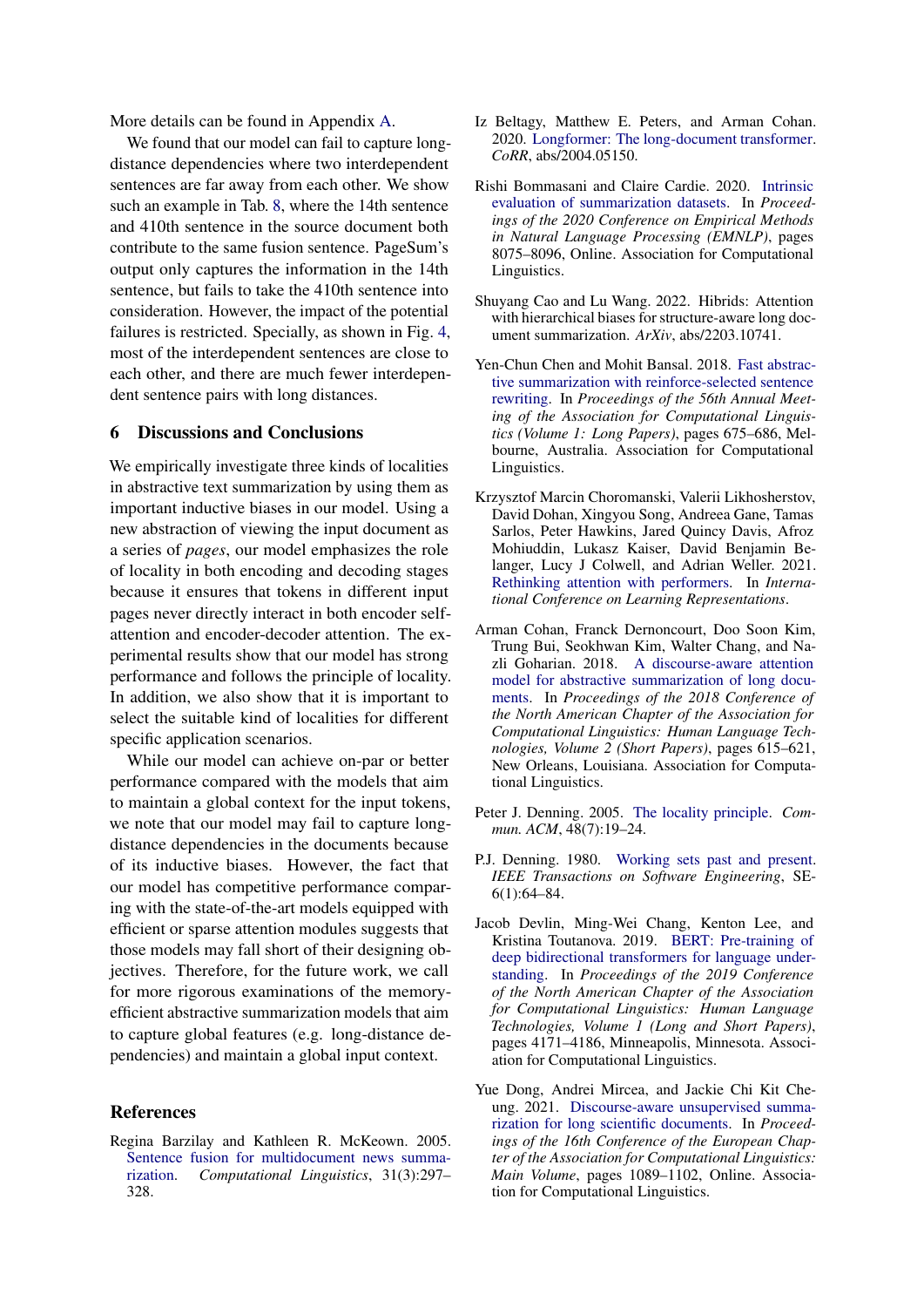- <span id="page-9-12"></span>Ori Ernst, Avi Caciularu, Ori Shapira, Ramakanth Pasunuru, Mohit Bansal, Jacob Goldberger, and Ido Dagan. 2021. A proposition-level clustering approach for multi-document summarization. *ArXiv*, abs/2112.08770.
- <span id="page-9-10"></span>Alexander Fabbri, Irene Li, Tianwei She, Suyi Li, and Dragomir Radev. 2019. [Multi-news: A large-scale](https://doi.org/10.18653/v1/P19-1102) [multi-document summarization dataset and abstrac](https://doi.org/10.18653/v1/P19-1102)[tive hierarchical model.](https://doi.org/10.18653/v1/P19-1102) In *Proceedings of the 57th Annual Meeting of the Association for Computational Linguistics*, pages 1074–1084, Florence, Italy. Association for Computational Linguistics.
- <span id="page-9-16"></span>Patrick Fernandes, Miltiadis Allamanis, and Marc Brockschmidt. 2019. [Structured neural summariza](https://openreview.net/forum?id=H1ersoRqtm)[tion.](https://openreview.net/forum?id=H1ersoRqtm) In *International Conference on Learning Representations*.
- <span id="page-9-3"></span>R. Fonseca, V. Almeida, M. Crovella, and B. Abrahao. 2003. [On the intrinsic locality properties of](https://doi.org/10.1109/INFCOM.2003.1208696) [web reference streams.](https://doi.org/10.1109/INFCOM.2003.1208696) In *IEEE INFOCOM 2003. Twenty-second Annual Joint Conference of the IEEE Computer and Communications Societies (IEEE Cat. No.03CH37428)*, volume 1, pages 448–458 vol.1.
- <span id="page-9-1"></span>Tianyu Gao, Xingcheng Yao, and Danqi Chen. 2021. [SimCSE: Simple contrastive learning of sentence](https://doi.org/10.18653/v1/2021.emnlp-main.552) [embeddings.](https://doi.org/10.18653/v1/2021.emnlp-main.552) In *Proceedings of the 2021 Conference on Empirical Methods in Natural Language Processing*, pages 6894–6910, Online and Punta Cana, Dominican Republic. Association for Computational Linguistics.
- <span id="page-9-7"></span>Mandy Guo, Joshua Ainslie, David C. Uthus, Santiago Ontañón, Jianmo Ni, Yun-Hsuan Sung, and Yinfei Yang. 2021. Longt5: Efficient text-to-text transformer for long sequences. *ArXiv*, abs/2112.07916.
- <span id="page-9-13"></span>Karl Moritz Hermann, Tomáš Kočiský, Edward Grefenstette, Lasse Espeholt, Will Kay, Mustafa Suleyman, and Phil Blunsom. 2015. Teaching machines to read and comprehend. In *Proceedings of the 28th International Conference on Neural Information Processing Systems - Volume 1*, NIPS'15, page 1693–1701, Cambridge, MA, USA. MIT Press.
- <span id="page-9-8"></span>Luyang Huang, Shuyang Cao, Nikolaus Parulian, Heng Ji, and Lu Wang. 2021. [Efficient attentions for long](https://doi.org/10.18653/v1/2021.naacl-main.112) [document summarization.](https://doi.org/10.18653/v1/2021.naacl-main.112) In *Proceedings of the 2021 Conference of the North American Chapter of the Association for Computational Linguistics: Human Language Technologies*, pages 1419–1436, Online. Association for Computational Linguistics.
- <span id="page-9-4"></span>Hanqi Jin and Xiaojun Wan. 2020. [Abstractive multi](https://doi.org/10.18653/v1/2020.findings-emnlp.231)[document summarization via joint learning with](https://doi.org/10.18653/v1/2020.findings-emnlp.231) [single-document summarization.](https://doi.org/10.18653/v1/2020.findings-emnlp.231) In *Findings of the Association for Computational Linguistics: EMNLP 2020*, pages 2545–2554, Online. Association for Computational Linguistics.
- <span id="page-9-11"></span>Hanqi Jin, Tianming Wang, and Xiaojun Wan. 2020. [Multi-granularity interaction network for extractive](https://doi.org/10.18653/v1/2020.acl-main.556) [and abstractive multi-document summarization.](https://doi.org/10.18653/v1/2020.acl-main.556) In

*Proceedings of the 58th Annual Meeting of the Association for Computational Linguistics*, pages 6244– 6254, Online. Association for Computational Linguistics.

- <span id="page-9-14"></span>Diederik P. Kingma and Jimmy Ba. 2015. [Adam: A](http://arxiv.org/abs/1412.6980) [method for stochastic optimization.](http://arxiv.org/abs/1412.6980) In *3rd International Conference on Learning Representations, ICLR 2015, San Diego, CA, USA, May 7-9, 2015, Conference Track Proceedings*.
- <span id="page-9-0"></span>Nikita Kitaev, Lukasz Kaiser, and Anselm Levskaya. 2020. [Reformer: The efficient transformer.](https://openreview.net/forum?id=rkgNKkHtvB) In *International Conference on Learning Representations*.
- <span id="page-9-2"></span>Hilda Koopman, Dominique Sportiche, and Edward Stabler. 2013. *An introduction to syntactic analysis and theory*. John Wiley & Sons.
- <span id="page-9-17"></span>Logan Lebanoff, John Muchovej, Franck Dernoncourt, Doo Soon Kim, Seokhwan Kim, Walter Chang, and Fei Liu. 2019a. [Analyzing sentence fusion in ab](https://doi.org/10.18653/v1/D19-5413)[stractive summarization.](https://doi.org/10.18653/v1/D19-5413) In *Proceedings of the 2nd Workshop on New Frontiers in Summarization*, pages 104–110, Hong Kong, China. Association for Computational Linguistics.
- <span id="page-9-18"></span>Logan Lebanoff, Kaiqiang Song, Franck Dernoncourt, Doo Soon Kim, Seokhwan Kim, Walter Chang, and Fei Liu. 2019b. [Scoring sentence singletons and](https://doi.org/10.18653/v1/P19-1209) [pairs for abstractive summarization.](https://doi.org/10.18653/v1/P19-1209) In *Proceedings of the 57th Annual Meeting of the Association for Computational Linguistics*, pages 2175–2189, Florence, Italy. Association for Computational Linguistics.
- <span id="page-9-5"></span>Mike Lewis, Yinhan Liu, Naman Goyal, Marjan Ghazvininejad, Abdelrahman Mohamed, Omer Levy, Veselin Stoyanov, and Luke Zettlemoyer. 2020. [BART: Denoising sequence-to-sequence pre](https://doi.org/10.18653/v1/2020.acl-main.703)[training for natural language generation, translation,](https://doi.org/10.18653/v1/2020.acl-main.703) [and comprehension.](https://doi.org/10.18653/v1/2020.acl-main.703) In *Proceedings of the 58th Annual Meeting of the Association for Computational Linguistics*, pages 7871–7880, Online. Association for Computational Linguistics.
- <span id="page-9-15"></span>Chin-Yew Lin. 2004. [ROUGE: A package for auto](https://aclanthology.org/W04-1013)[matic evaluation of summaries.](https://aclanthology.org/W04-1013) In *Text Summarization Branches Out*, pages 74–81, Barcelona, Spain. Association for Computational Linguistics.
- <span id="page-9-9"></span>Jeffrey Ling and Alexander Rush. 2017. [Coarse-to](https://doi.org/10.18653/v1/W17-4505)[fine attention models for document summarization.](https://doi.org/10.18653/v1/W17-4505) In *Proceedings of the Workshop on New Frontiers in Summarization*, pages 33–42, Copenhagen, Denmark. Association for Computational Linguistics.
- <span id="page-9-6"></span>Peter J. Liu\*, Mohammad Saleh\*, Etienne Pot, Ben Goodrich, Ryan Sepassi, Lukasz Kaiser, and Noam Shazeer. 2018. [Generating wikipedia by summariz](https://openreview.net/forum?id=Hyg0vbWC-)[ing long sequences.](https://openreview.net/forum?id=Hyg0vbWC-) In *International Conference on Learning Representations*.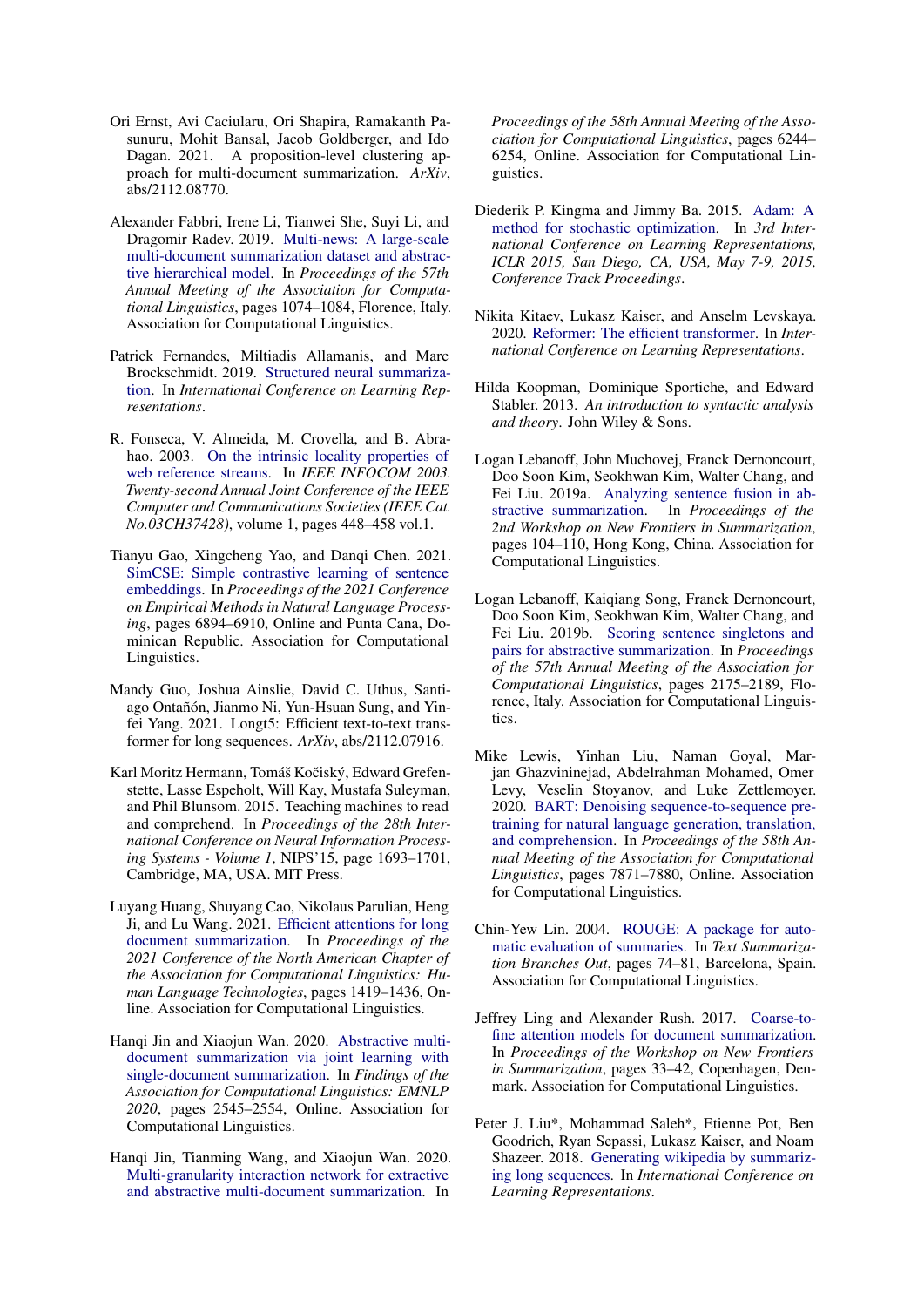- <span id="page-10-15"></span>Yang Liu and Mirella Lapata. 2019. [Hierarchical trans](https://doi.org/10.18653/v1/P19-1500)[formers for multi-document summarization.](https://doi.org/10.18653/v1/P19-1500) In *Proceedings of the 57th Annual Meeting of the Association for Computational Linguistics*, pages 5070– 5081, Florence, Italy. Association for Computational Linguistics.
- <span id="page-10-8"></span>Potsawee Manakul and Mark Gales. 2021. [Long-span](https://doi.org/10.18653/v1/2021.acl-long.470) [summarization via local attention and content se](https://doi.org/10.18653/v1/2021.acl-long.470)[lection.](https://doi.org/10.18653/v1/2021.acl-long.470) In *Proceedings of the 59th Annual Meeting of the Association for Computational Linguistics and the 11th International Joint Conference on Natural Language Processing (Volume 1: Long Papers)*, pages 6026–6041, Online. Association for Computational Linguistics.
- <span id="page-10-18"></span>Ziming Mao, Chen Henry Wu, Ansong Ni, Yusen Zhang, Rui Zhang, Tao Yu, Budhaditya Deb, Chenguang Zhu, Ahmed Hassan Awadallah, and Dragomir Radev. 2021. Dyle: Dynamic latent extraction for abstractive long-input summarization. *ArXiv*, abs/2110.08168.
- <span id="page-10-1"></span>Ramesh Nallapati, Bowen Zhou, Cicero dos Santos, Cağlar Gulçehre, and Bing Xiang. 2016. [Abstrac](https://doi.org/10.18653/v1/K16-1028)[tive text summarization using sequence-to-sequence](https://doi.org/10.18653/v1/K16-1028) [RNNs and beyond.](https://doi.org/10.18653/v1/K16-1028) In *Proceedings of The 20th SIGNLL Conference on Computational Natural Language Learning*, pages 280–290, Berlin, Germany. Association for Computational Linguistics.
- <span id="page-10-20"></span>Ramakanth Pasunuru, Mengwen Liu, Mohit Bansal, Sujith Ravi, and Markus Dreyer. 2021. [Efficiently](https://doi.org/10.18653/v1/2021.naacl-main.380) [summarizing text and graph encodings of multi](https://doi.org/10.18653/v1/2021.naacl-main.380)[document clusters.](https://doi.org/10.18653/v1/2021.naacl-main.380) In *Proceedings of the 2021 Conference of the North American Chapter of the Association for Computational Linguistics: Human Language Technologies*, pages 4768–4779, Online. Association for Computational Linguistics.
- <span id="page-10-7"></span>Hao Peng, Nikolaos Pappas, Dani Yogatama, Roy Schwartz, Noah Smith, and Lingpeng Kong. 2021. [Random feature attention.](https://openreview.net/forum?id=QtTKTdVrFBB) In *International Conference on Learning Representations*.
- <span id="page-10-10"></span>Michal Pietruszka, Łukasz Borchmann, and Lukasz Garncarek. 2020. Sparsifying transformer models with trainable representation pooling.
- <span id="page-10-16"></span>Jonathan Pilault, Raymond Li, Sandeep Subramanian, and Chris Pal. 2020. [On extractive and abstractive](https://doi.org/10.18653/v1/2020.emnlp-main.748) [neural document summarization with transformer](https://doi.org/10.18653/v1/2020.emnlp-main.748) [language models.](https://doi.org/10.18653/v1/2020.emnlp-main.748) In *Proceedings of the 2020 Conference on Empirical Methods in Natural Language Processing (EMNLP)*, pages 9308–9319, Online. Association for Computational Linguistics.
- <span id="page-10-12"></span>Jiezhong Qiu, Hao Ma, Omer Levy, Wen-tau Yih, Sinong Wang, and Jie Tang. 2020. [Blockwise self](https://doi.org/10.18653/v1/2020.findings-emnlp.232)[attention for long document understanding.](https://doi.org/10.18653/v1/2020.findings-emnlp.232) In *Findings of the Association for Computational Linguistics: EMNLP 2020*, pages 2555–2565, Online. Association for Computational Linguistics.
- <span id="page-10-4"></span>Alec Radford, Jeff Wu, Rewon Child, David Luan, Dario Amodei, and Ilya Sutskever. 2019. Language models are unsupervised multitask learners.
- <span id="page-10-13"></span>Tobias Rohde, Xiaoxia Wu, and Yinhan Liu. 2021. [Hi](http://arxiv.org/abs/2104.07545)[erarchical learning for generation with long source](http://arxiv.org/abs/2104.07545) [sequences.](http://arxiv.org/abs/2104.07545) *CoRR*, abs/2104.07545.
- <span id="page-10-14"></span>Qianqian Ruan, Malte Ostendorff, and Georg Rehm. 2022. Histruct+: Improving extractive text summarization with hierarchical structure information. *ArXiv*, abs/2203.09629.
- <span id="page-10-0"></span>Alexander M. Rush, Sumit Chopra, and Jason Weston. 2015. [A neural attention model for abstractive sen](https://doi.org/10.18653/v1/D15-1044)[tence summarization.](https://doi.org/10.18653/v1/D15-1044) In *Proceedings of the 2015 Conference on Empirical Methods in Natural Language Processing*, pages 379–389, Lisbon, Portugal. Association for Computational Linguistics.
- <span id="page-10-17"></span>Rico Sennrich, Barry Haddow, and Alexandra Birch. 2016. [Neural machine translation of rare words](https://doi.org/10.18653/v1/P16-1162) [with subword units.](https://doi.org/10.18653/v1/P16-1162) In *Proceedings of the 54th Annual Meeting of the Association for Computational Linguistics (Volume 1: Long Papers)*, pages 1715– 1725, Berlin, Germany. Association for Computational Linguistics.
- <span id="page-10-2"></span>Ilya Sutskever, Oriol Vinyals, and Quoc V. Le. 2014. Sequence to sequence learning with neural networks. In *NIPS*.
- <span id="page-10-5"></span>C. Szegedy, V. Vanhoucke, S. Ioffe, J. Shlens, and Z. Wojna. 2016. [Rethinking the inception architec](https://doi.org/10.1109/CVPR.2016.308)[ture for computer vision.](https://doi.org/10.1109/CVPR.2016.308) In *2016 IEEE Conference on Computer Vision and Pattern Recognition (CVPR)*, pages 2818–2826, Los Alamitos, CA, USA. IEEE Computer Society.
- <span id="page-10-11"></span>Yi Tay, Dara Bahri, Liu Yang, Donald Metzler, and Da-Cheng Juan. 2020. [Sparse Sinkhorn attention.](https://proceedings.mlr.press/v119/tay20a.html) In *Proceedings of the 37th International Conference on Machine Learning*, volume 119 of *Proceedings of Machine Learning Research*, pages 9438–9447. PMLR.
- <span id="page-10-3"></span>Ashish Vaswani, Noam Shazeer, Niki Parmar, Jakob Uszkoreit, Llion Jones, Aidan N Gomez, Ł ukasz Kaiser, and Illia Polosukhin. 2017. [Attention is all](https://proceedings.neurips.cc/paper/2017/file/3f5ee243547dee91fbd053c1c4a845aa-Paper.pdf) [you need.](https://proceedings.neurips.cc/paper/2017/file/3f5ee243547dee91fbd053c1c4a845aa-Paper.pdf) In *Advances in Neural Information Processing Systems*, volume 30. Curran Associates, Inc.
- <span id="page-10-9"></span>Petar Veličković, Guillem Cucurull, Arantxa Casanova, Adriana Romero, Pietro Liò, and Yoshua Bengio. 2018. [Graph attention networks.](https://openreview.net/forum?id=rJXMpikCZ) In *International Conference on Learning Representations*.
- <span id="page-10-6"></span>Sinong Wang, Belinda Z. Li, Madian Khabsa, Han Fang, and Hao Ma. 2020. Linformer: Self-attention with linear complexity. *ArXiv*, abs/2006.04768.
- <span id="page-10-19"></span>Thomas Wolf, Lysandre Debut, Victor Sanh, Julien Chaumond, Clement Delangue, Anthony Moi, Pierric Cistac, Tim Rault, Remi Louf, Morgan Funtowicz, Joe Davison, Sam Shleifer, Patrick von Platen, Clara Ma, Yacine Jernite, Julien Plu, Canwen Xu,